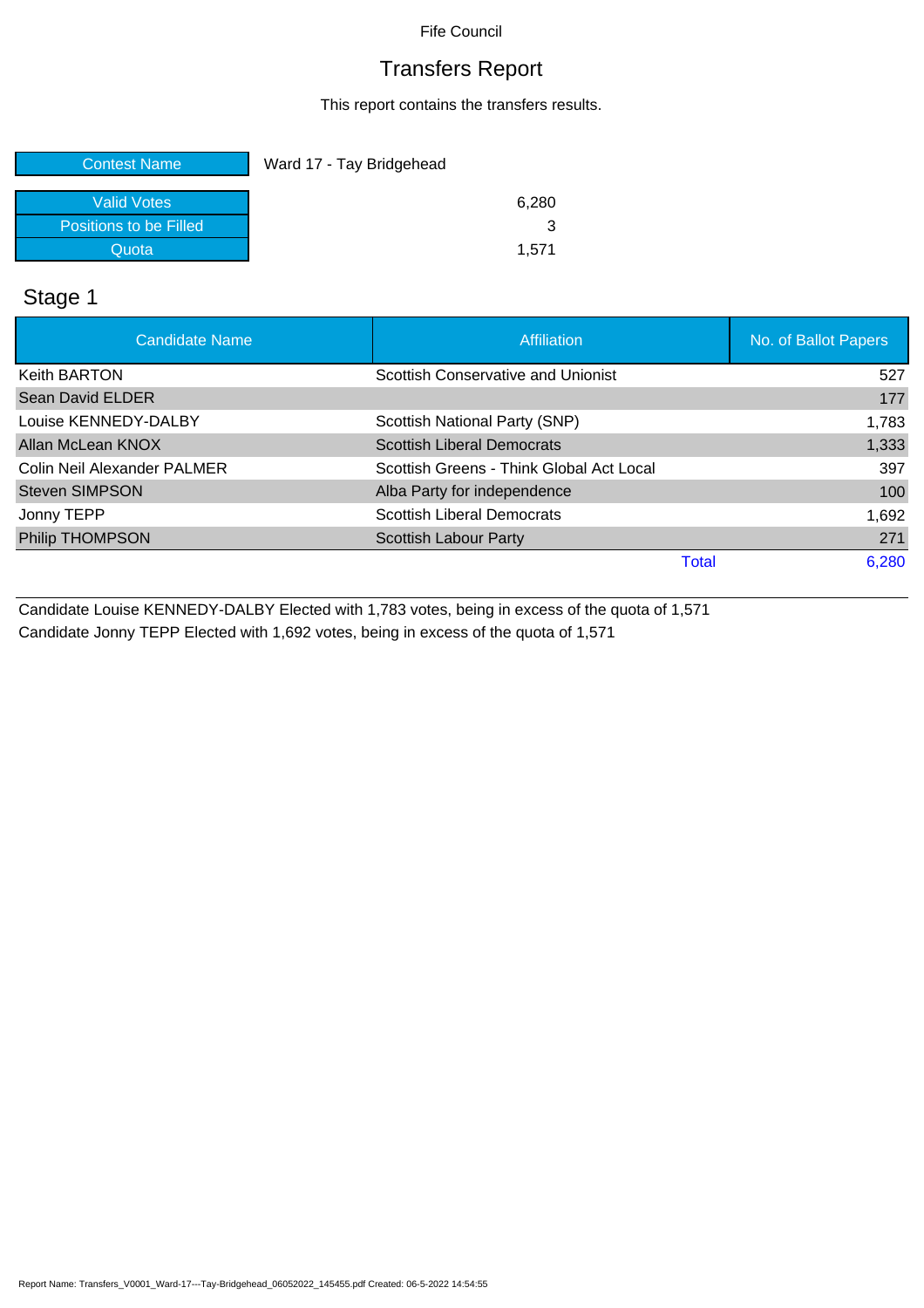# Transfers Report

This report contains the transfers results.

## Stage 2 - Surplus of Louise KENNEDY-DALBY 212.00000

| Action                                  | No. of Ballot<br><b>Papers</b> | <b>Transfer Value</b> | <b>Votes Transferred</b> |
|-----------------------------------------|--------------------------------|-----------------------|--------------------------|
| <b>Transfer to Keith BARTON</b>         | 15                             | 0.11890               | 1.78350                  |
| Transfer to Sean David ELDER            | 60                             | 0.11890               | 7.13400                  |
| Transfer to Allan McLean KNOX           | 244                            | 0.11890               | 29.01160                 |
| Transfer to Colin Neil Alexander PALMER | 871                            | 0.11890               | 103.56190                |
| <b>Transfer to Steven SIMPSON</b>       | 168                            | 0.11890               | 19.97520                 |
| Transfer to Philip THOMPSON             | 141                            | 0.11890               | 16.76490                 |
|                                         |                                |                       |                          |
| No further preference                   | 284                            | 0.11890               | 33.76760                 |
| Not transferred due to rounding         |                                |                       | 0.00130                  |
|                                         | <b>Total</b>                   |                       | 212.00000                |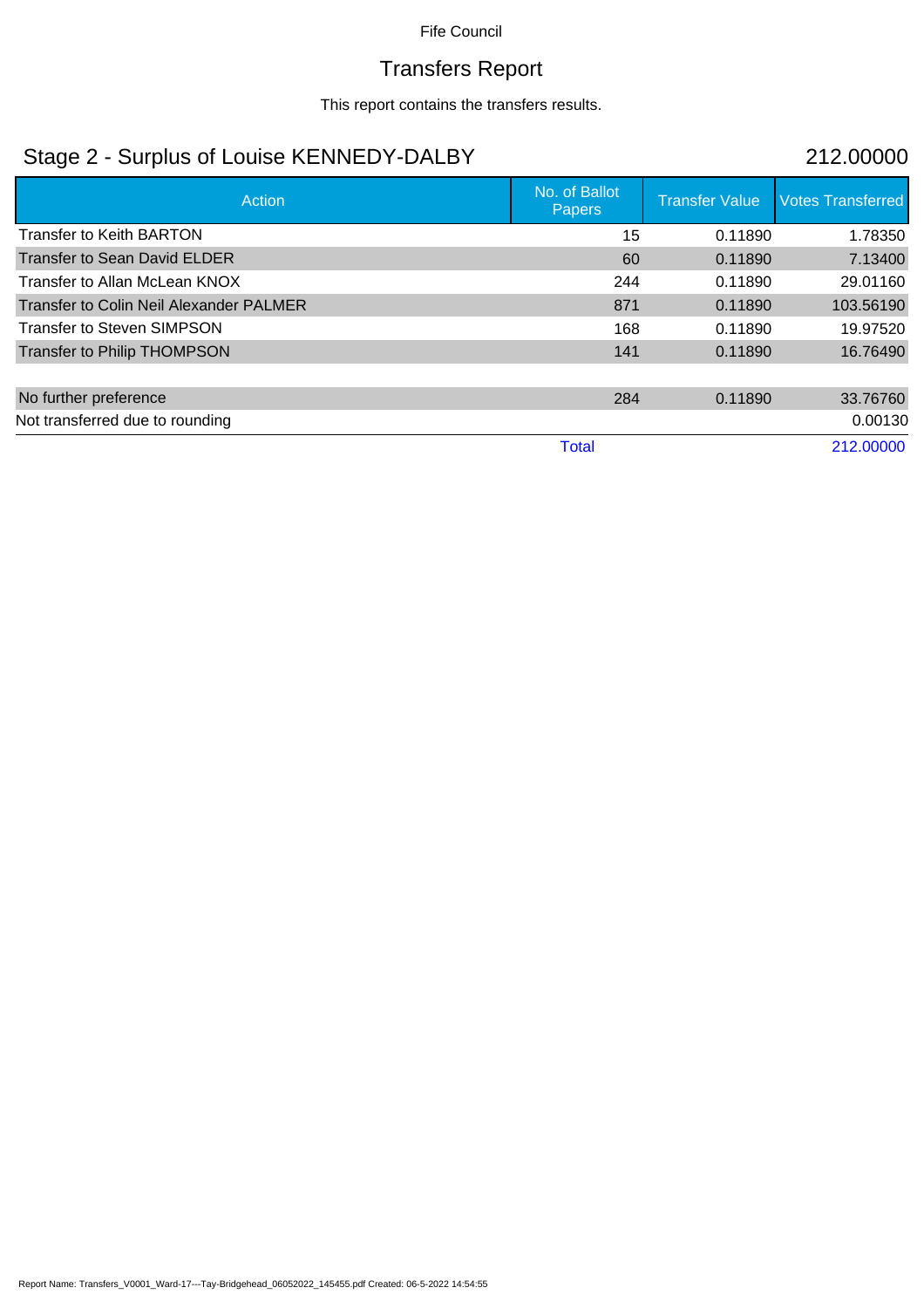# Transfers Report

This report contains the transfers results.

## Stage 3 - Surplus of Jonny TEPP 121.00000

| Action                                         | No. of Ballot<br><b>Papers</b> | <b>Transfer Value</b> | <b>Votes Transferred</b> |
|------------------------------------------------|--------------------------------|-----------------------|--------------------------|
| <b>Transfer to Keith BARTON</b>                | 73                             | 0.07151               | 5.22023                  |
| <b>Transfer to Sean David ELDER</b>            | 26                             | 0.07151               | 1.85926                  |
| Transfer to Allan McLean KNOX                  | 1,388                          | 0.07151               | 99.25588                 |
| <b>Transfer to Colin Neil Alexander PALMER</b> | 87                             | 0.07151               | 6.22137                  |
| Transfer to Philip THOMPSON                    | 69                             | 0.07151               | 4.93419                  |
|                                                |                                |                       |                          |
| No further preference                          | 44                             | 0.07151               | 3.14644                  |
| Not transferred due to rounding                |                                |                       | 0.00508                  |
|                                                | <b>Total</b>                   |                       | 121.00000                |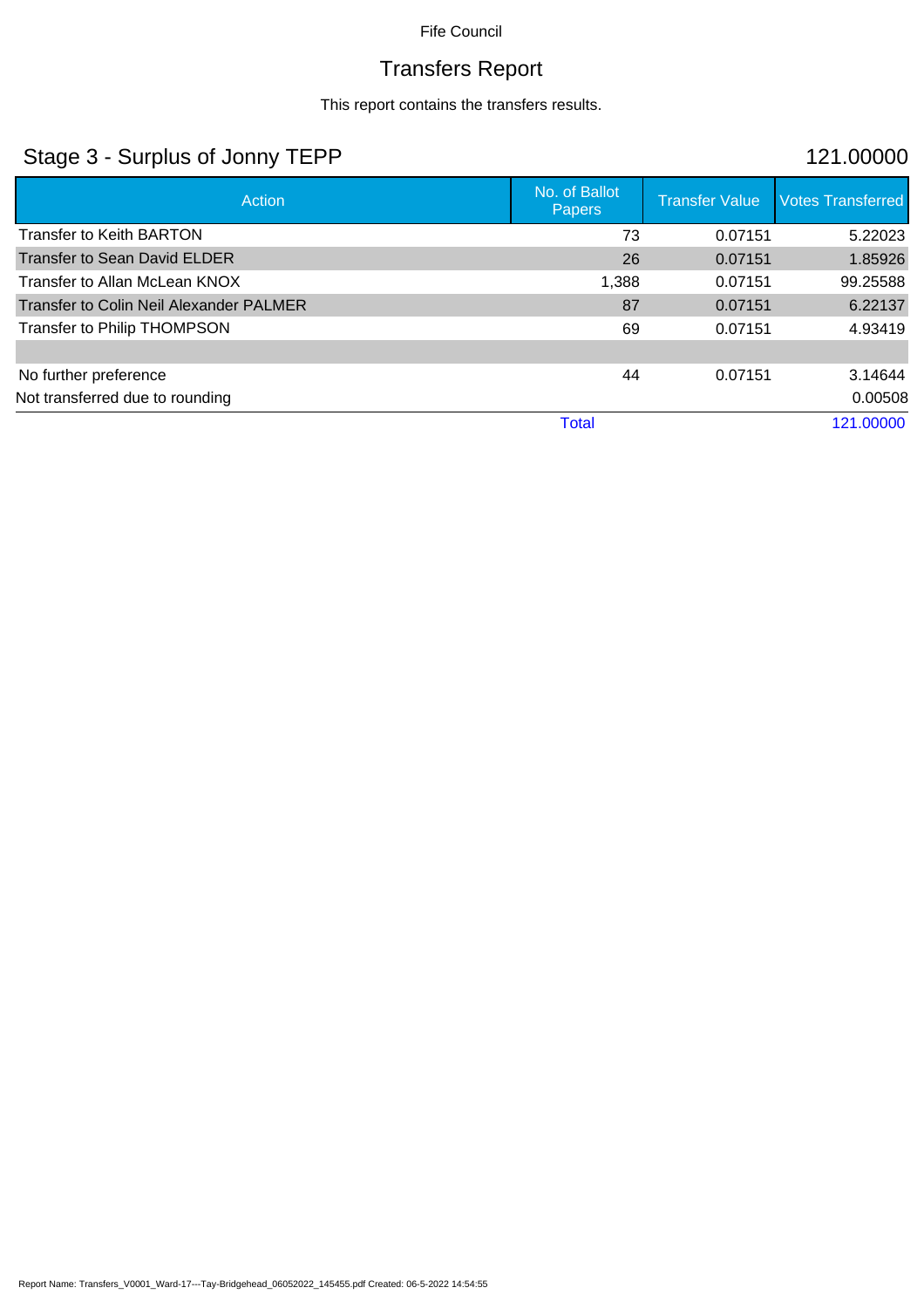# Transfers Report

This report contains the transfers results.

## Stage 4 - Exclusion of Steven SIMPSON 120.33275

| <b>Action</b>                                  | No. of Ballot<br><b>Papers</b> | <b>Transfer Value</b> | <b>Votes Transferred</b> |
|------------------------------------------------|--------------------------------|-----------------------|--------------------------|
| <b>Transfer to Keith BARTON</b>                |                                | 1.00000               | 1.00000                  |
| <b>Transfer to Sean David ELDER</b>            | 27                             | 1.00000               | 27.00000                 |
| Transfer to Allan McLean KNOX                  | 8                              | 1.00000               | 8.00000                  |
| <b>Transfer to Colin Neil Alexander PALMER</b> | 37                             | 1.00000               | 37.00000                 |
| <b>Transfer to Philip THOMPSON</b>             | 10                             | 1.00000               | 10.00000                 |
| <b>Transfer to Sean David ELDER</b>            | 11                             | 0.11890               | 1.30790                  |
| Transfer to Allan McLean KNOX                  | 11                             | 0.11890               | 1.30790                  |
| <b>Transfer to Colin Neil Alexander PALMER</b> | 77                             | 0.11890               | 9.15530                  |
| Transfer to Philip THOMPSON                    | 22                             | 0.11890               | 2.61580                  |
| Transfer to Allan McLean KNOX                  | $\overline{2}$                 | 0.07151               | 0.14302                  |
| Transfer to Colin Neil Alexander PALMER        | $\overline{2}$                 | 0.07151               | 0.14302                  |
| <b>Transfer to Philip THOMPSON</b>             | $\mathbf{1}$                   | 0.07151               | 0.07151                  |
| No further preference                          | 17                             | 1.00000               | 17.00000                 |
| No further preference                          | 47                             | 0.11890               | 5.58830                  |
| Not transferred due to rounding                |                                |                       | 0.00000                  |
|                                                | <b>Total</b>                   |                       | 120.33275                |

Report Name: Transfers\_V0001\_Ward-17---Tay-Bridgehead\_06052022\_145455.pdf Created: 06-5-2022 14:54:55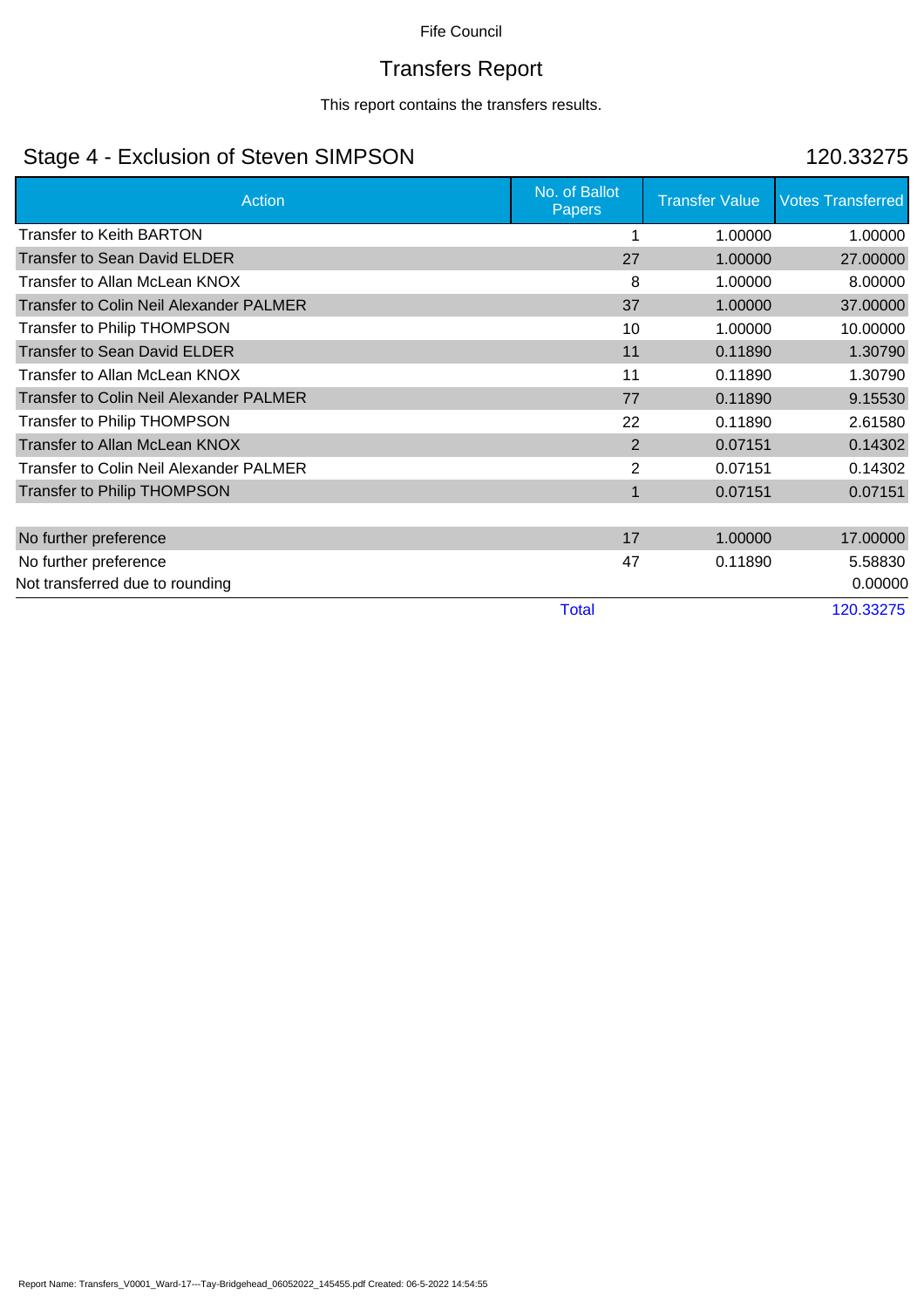# Transfers Report

This report contains the transfers results.

## Stage 5 - Exclusion of Sean David ELDER 214.30116

| Action                                         | No. of Ballot<br><b>Papers</b> | <b>Transfer Value</b> | <b>Votes Transferred</b> |
|------------------------------------------------|--------------------------------|-----------------------|--------------------------|
| <b>Transfer to Keith BARTON</b>                | 24                             | 1.00000               | 24.00000                 |
| Transfer to Allan McLean KNOX                  | 59                             | 1.00000               | 59.00000                 |
| Transfer to Colin Neil Alexander PALMER        | 31                             | 1.00000               | 31.00000                 |
| Transfer to Philip THOMPSON                    | 35                             | 1.00000               | 35.00000                 |
| Transfer to Allan McLean KNOX                  | 10                             | 0.11890               | 1.18900                  |
| <b>Transfer to Colin Neil Alexander PALMER</b> | 34                             | 0.11890               | 4.04260                  |
| <b>Transfer to Philip THOMPSON</b>             | 7                              | 0.11890               | 0.83230                  |
| <b>Transfer to Keith BARTON</b>                | 2                              | 0.07151               | 0.14302                  |
| Transfer to Allan McLean KNOX                  | 12                             | 0.07151               | 0.85812                  |
| <b>Transfer to Colin Neil Alexander PALMER</b> | 2                              | 0.07151               | 0.14302                  |
| Transfer to Philip THOMPSON                    | 5                              | 0.07151               | 0.35755                  |
|                                                |                                |                       |                          |
| No further preference                          | 55                             | 1.00000               | 55.00000                 |
| No further preference                          | 20                             | 0.11890               | 2.37800                  |
| No further preference                          | 5                              | 0.07151               | 0.35755                  |
| Not transferred due to rounding                |                                |                       | 0.00000                  |
|                                                | <b>Total</b>                   |                       | 214.30116                |